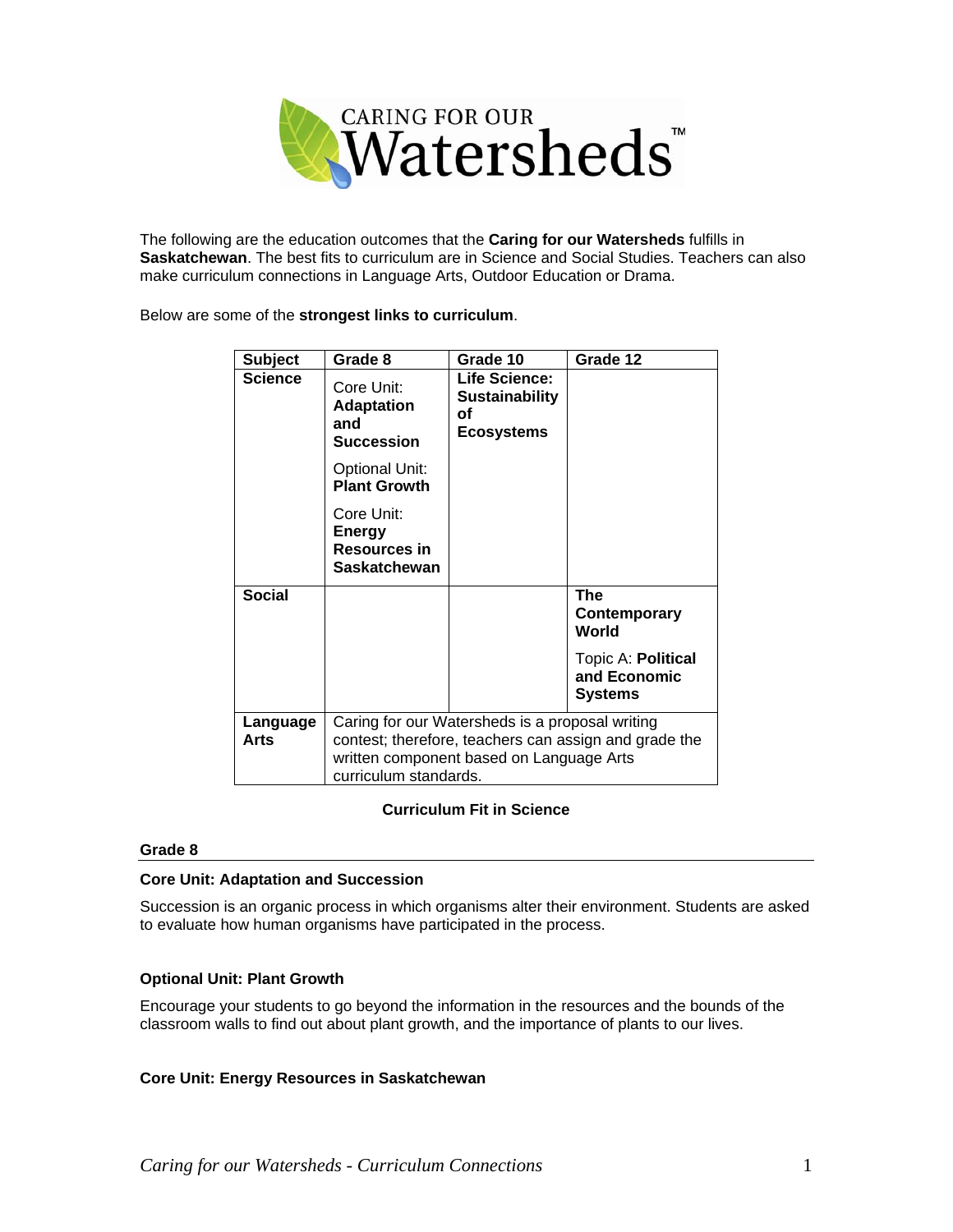Students consider three primary energy resources which are extracted and used in **Saskatchewan** 

## **Grade10 Life Science: Sustainability of Ecosystems**

Students are encouraged to develop an action plan that they or members of their community can undertake in order to maintain or enhance the sustainability of our environment at a local, regional, national, or international level.

## **Skill Objectives**

Inquiry strategies are combinations of skills that help one answer questions, solve problems and make decisions using process, communication and participation skills. *Students will be expected to develop the ability to:*

- Use creative and critical thinking skills in problem-solving and decision-making strategies
- Consider alternatives, make decisions and substantiate choices
- **EXECRITE:** Critically examine processes and changes that have affected society
- **Use appropriate inquiry models to answer questions, solve problems and resolve issues.**